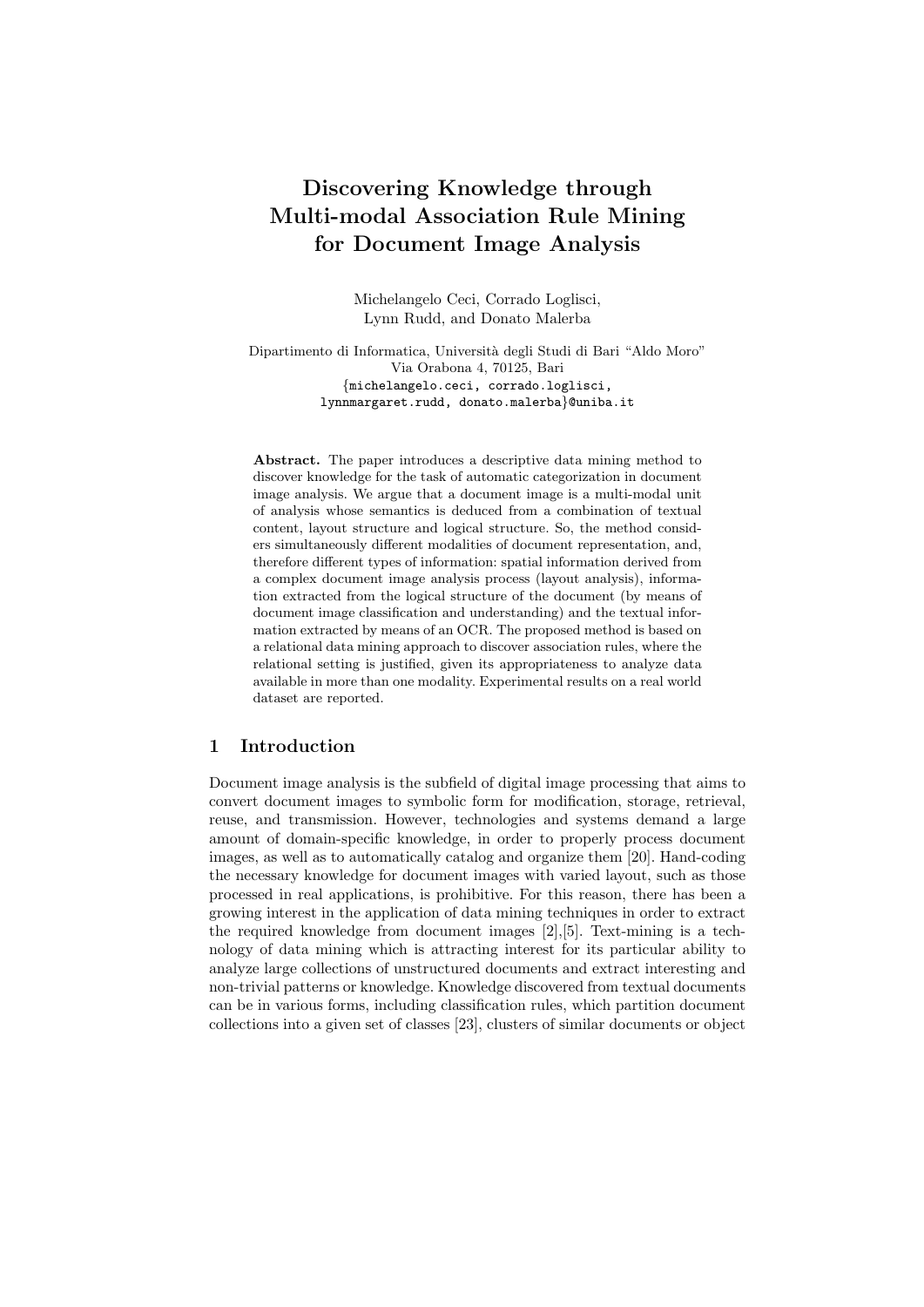composing documents [24], patterns describing trends, such as emerging topics in a corpus of time-stamped documents [19], and ranking models used in the problems of order reading detection and document summarization [7].

Text mining and document image analysis have always been considered two complementary technologies: the former is appropriate for documents that are generated according to some textual format, while the latter is applicable to documents available on paper media. Document image mining aims to identify high-level spatial objects and relationships, while text mining is more concerned with patterns involving words, sentences and concepts. The possible interactions between spatial information extracted from document images and textual information, related to the content of some layout components, have never been considered in the data mining literature.

In this paper, we propose to extract the required knowledge in the form of association rules, which have been successfully applied both in the business and scientific realms. Some examples of applications to images have also been reported in the literature. In particular, Ordonez and Omiecinski [21] propose to mine association rules, in order to find similarities in images on the basis of their content. The content is expressed in terms of objects returned by a segmentation process. They show that even without domain knowledge it is possible to automatically extract some reliable knowledge. Mined association rules refer to the presence/absence of an object in an image, since images are viewed as transactions, while objects are seen as items. No spatial relationship between objects in the same image is considered. Moreover, the proposed data mining method is *unimodal*, since it considers only one source of information - visual - conveyed by images. In order to deal properly with the multi-modal nature of documents we resort to relational data mining approaches [11], which permit the processing of data stored according to the relational data model. This model permits us to: *i*) naturally represent different types of data in different tables of a relational database; *ii)* relate collected data by means of foreign key constraints; *iii)* represent properly spatial relationships (e.g., topological or distance relationships) implicitly defined in the layout structure of a document. Relational data mining approaches permit us to directly analyze data stored in multiple database relations, thus preventing information loss, due to data transformation known as "propositionalization" [6].

In a generic library or archive, this kind of pattern can be used in a number of ways. First, discovered association rules can be used as constraints defining domain templates of documents both for classification tasks, such as in associative classification approaches [17] [15], and to support layout correction tasks. Second, the rules could also be used in a generative way. For instance, if a part of the document is hidden or missing, strong association rules can be used to predict the location of the missing layout/logical components [13]. Moreover, a desirable property of a system that automatically generates textual documents is to take into account the layout specification during the generation process, since layout and wording generally interact [22]. Association rules can be useful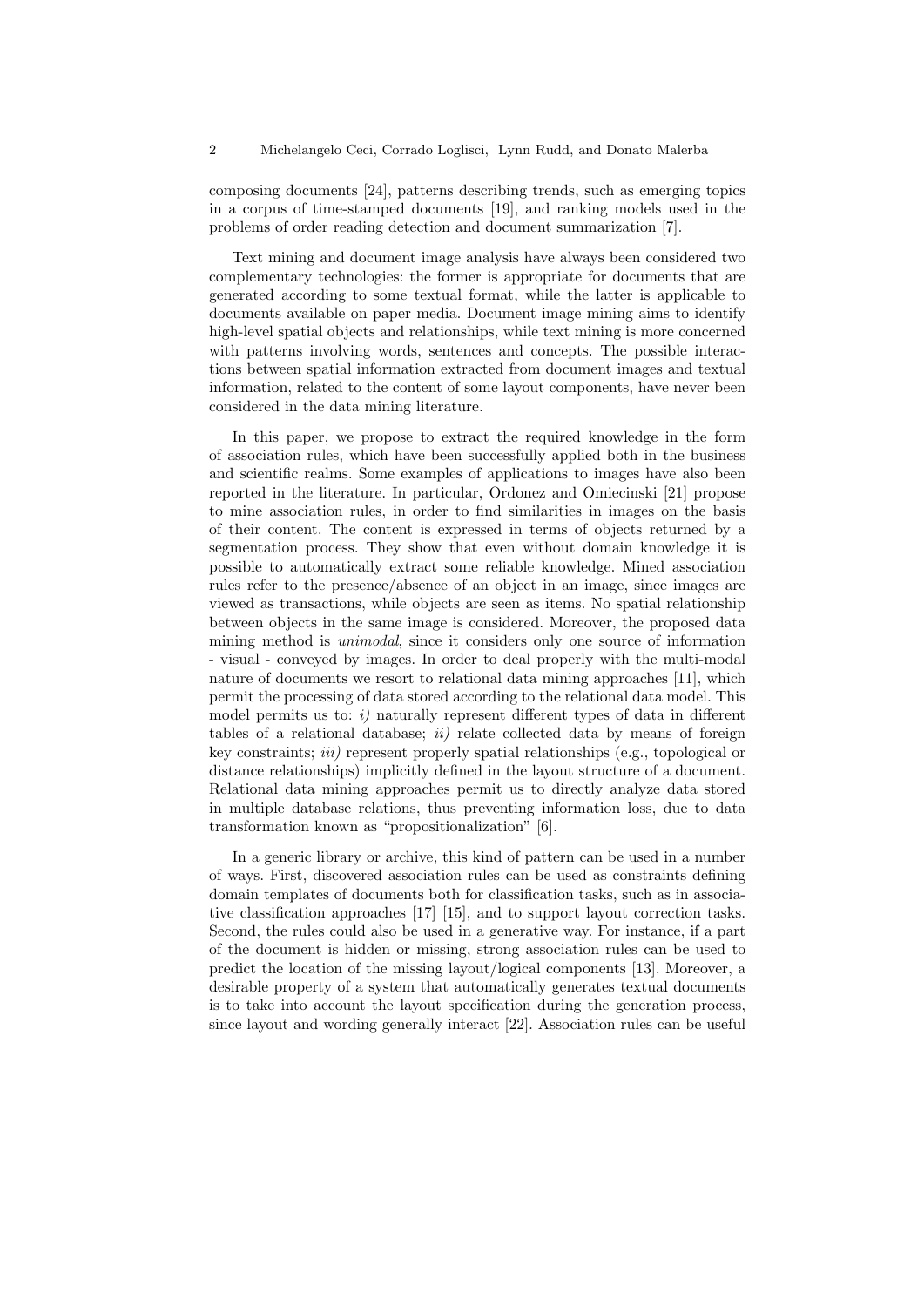to define the layout specifications of such a system. Finally, this problem is also related to document reformatting [12].

The paper is organized as follows. In the next Section, background and motivations of this work are presented. The proposed solution is presented in Section 3. Finally, experiments are presented in Section 4.

## **2 Background and Motivations**

In tasks where the goal is to uncover structure in the data and where there is no target concept, the discovery of relatively simple but frequently occurring patterns is promising. Association rules are a basic example of this kind of setting. The problem of mining association rules was originally introduced in the work [1] that can be expressed by an implication:

$$
X \to Y,
$$

where *X* and *Y* are sets of items called *antecedent* and *consequent* respectively  $(X \cap Y = \emptyset)$ . The meaning of such rules is quite intuitive: Given a database *D* of transactions, where each transaction  $T \in D$  is a set of items,  $X \to Y$  expresses that whenever a transaction *T* contains *X*, then *T* probably also contains *Y* . The conjunction  $X \wedge Y$  is called a pattern. Two parameters are usually reported for association rules, namely the support, which estimates the probability  $p(X \subseteq T \wedge T)$ *Y*  $\subset$  *T*), and the confidence, which estimates the probability *p*(*Y*  $\subset$  *T*|*X*  $\subset$  *T*). The goal of association rule mining is to find all the rules with support and confidence exceeding user specified thresholds, henceforth called *minsup* and *minconf* respectively. A pattern  $X \to Y$  is large (or frequent) if its support is greater than or equal to *minsup*. An association rule  $X \to Y$  is strong if it has a large support (i.e.,  $X \rightarrow Y$  is large) and high confidence. However, it is becoming clear that these rules can be successfully applied to a wide range of domains, such as web access pattern discovery [9] and mining data streams [14]. As previously before, an interesting application is discussed in the work by [21] where a method for mining knowledge from images is proposed.

Nevertheless, mining patterns from document images raises many different issues regarding document structure, storage, access and processing. Firstly, documents are typically unstructured or, at most, semi-structured data. In the case of structured data, the associated semantics or meaning is unambiguously and implicitly defined and encapsulated in the structure of data (i.e., relational databases), whereas unstructured information meaning is only loosely implied by its form and requires several interpretation steps in order to extract the intended meaning. Endowing documents with a structure that properly encodes their semantics adds a degree of complexity in the application of the mining process. This makes the data pre-processing step really crucial.

Secondly, documents are message conveyors whose meaning is deduced from the combination of the written text, the presentation style, the context, the reported pictures and the logical structure, at least. For instance, when the logical structure and the presentation style are quite well-defined (typically when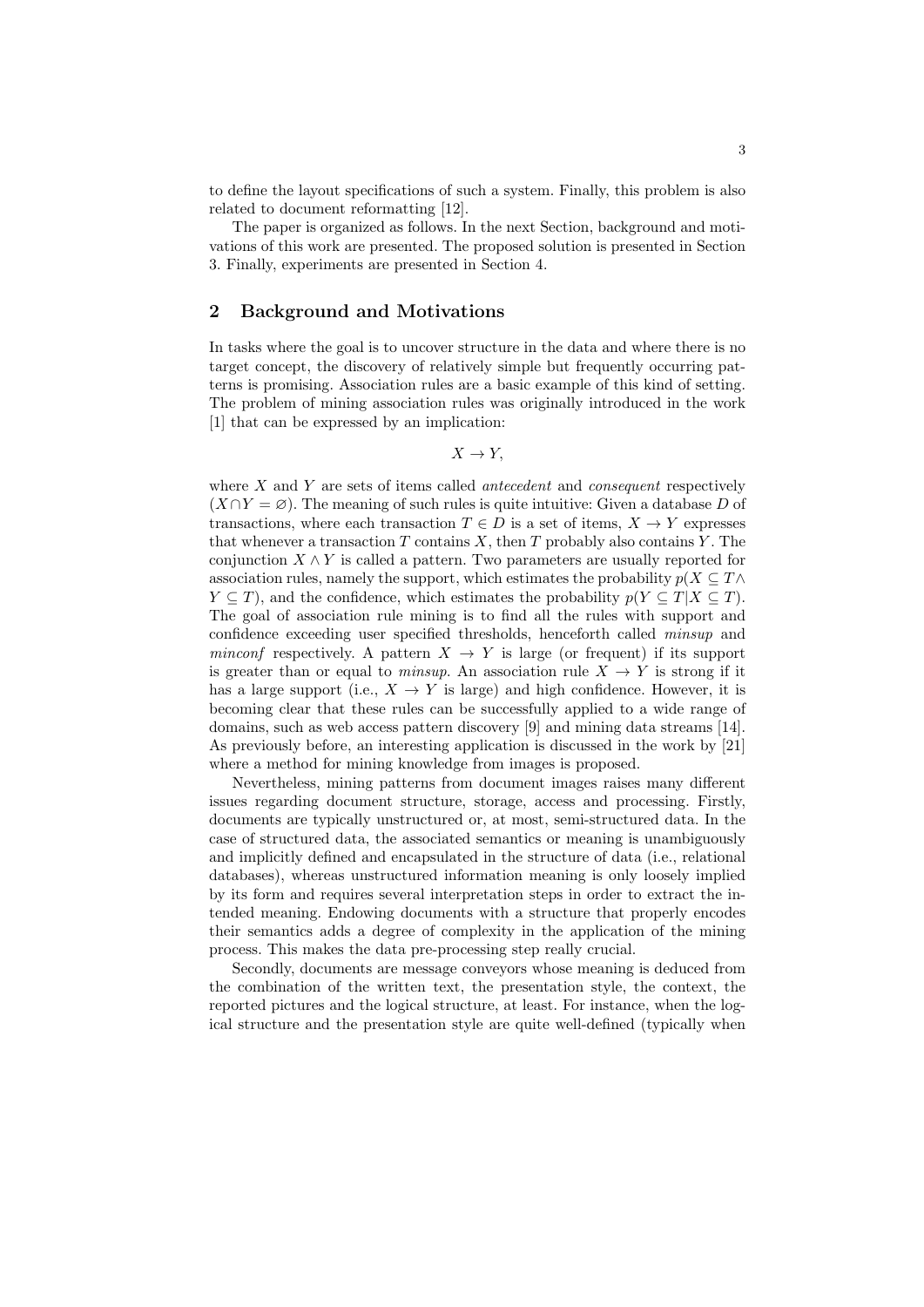some parts are pre-printed or documents are generated by following a predefined formatting style), the reader may easily identify the document type and locate information of interest even before reading the descriptive text (e.g., the title of a paper in the case of scientific papers or newspapers, the sender in the case of faxes, the supplier or the amount in the case of invoices, etc.). Moreover, in many contexts, illustrative images fully complement the textual information, such as diagrams in socio-economic or marketing reports. By considering typeface information, it is also possible to immediately and clearly capture the notion the historical origin of documents (e.g., medieval), as well as the cultural origin (e.g., Arabic). The presence of spurious objects may inherently define classes of documents, such as revenue stamps in the case of legal documents. The idea of considering the multi-modal nature of documents falls into the novel research trend of the document understanding field, that encourages the development of hybrid strategies for knowledge capture, in order to exploit the different sources of knowledge (e.g., text, images, layout, type style, tabular and format information) that simultaneously define the semantics of a document [10].

However, data mining has evolved following a unimodal scheme instantiated according to the type of the underlying data (text, images, etc). Applications of data mining involving hybrid knowledge representation models are still to be explored. Indeed, several works have been proposed to mine association rules from the textual dimension [4] with the goal of finding rules that express regularities concerning the presence of particular words or particular sentences in text corpora. Conversely, mining the combination of structure and content dimensions of documents has not been investigated yet in the literature, even though some emerging real-world applications require mining processes able to exploit several forms of information, such as images and captions in addition to full text [25].

Thirdly, documents are a kind of data that do not match the classical attributevalue format. In the tabular model, data are represented as fixed-length vectors of variable values describing properties, where each variable can have only a single, primitive value. Conversely, the entities (e.g., the objects composing a document image) that are observed and about which information is collected may have different properties, which can be properly modeled by as many data tables (relational data model) as the number of object types. Moreover, relationships (e.g., topological or distance relationships that are implicitly defined by the location of objects spatially distributed in a document image or words distributed in a text) among observed objects forming the same semantic unit can also be explicitly modeled in a relational database by means of tables describing the relationship. Hence, the classical attribute-value representation seems too restrictive and advanced approaches are necessary to both represent and reason in the presence of multiple relations among data.

Lastly, the data mining method should take into account external information, also called expert or domain knowledge, that can add semantics to the whole process and then obtain high-level decision support and user confidence. All these peculiarities make documents a kind of complex data that require methodological evolutions of data mining technologies, as well as the involve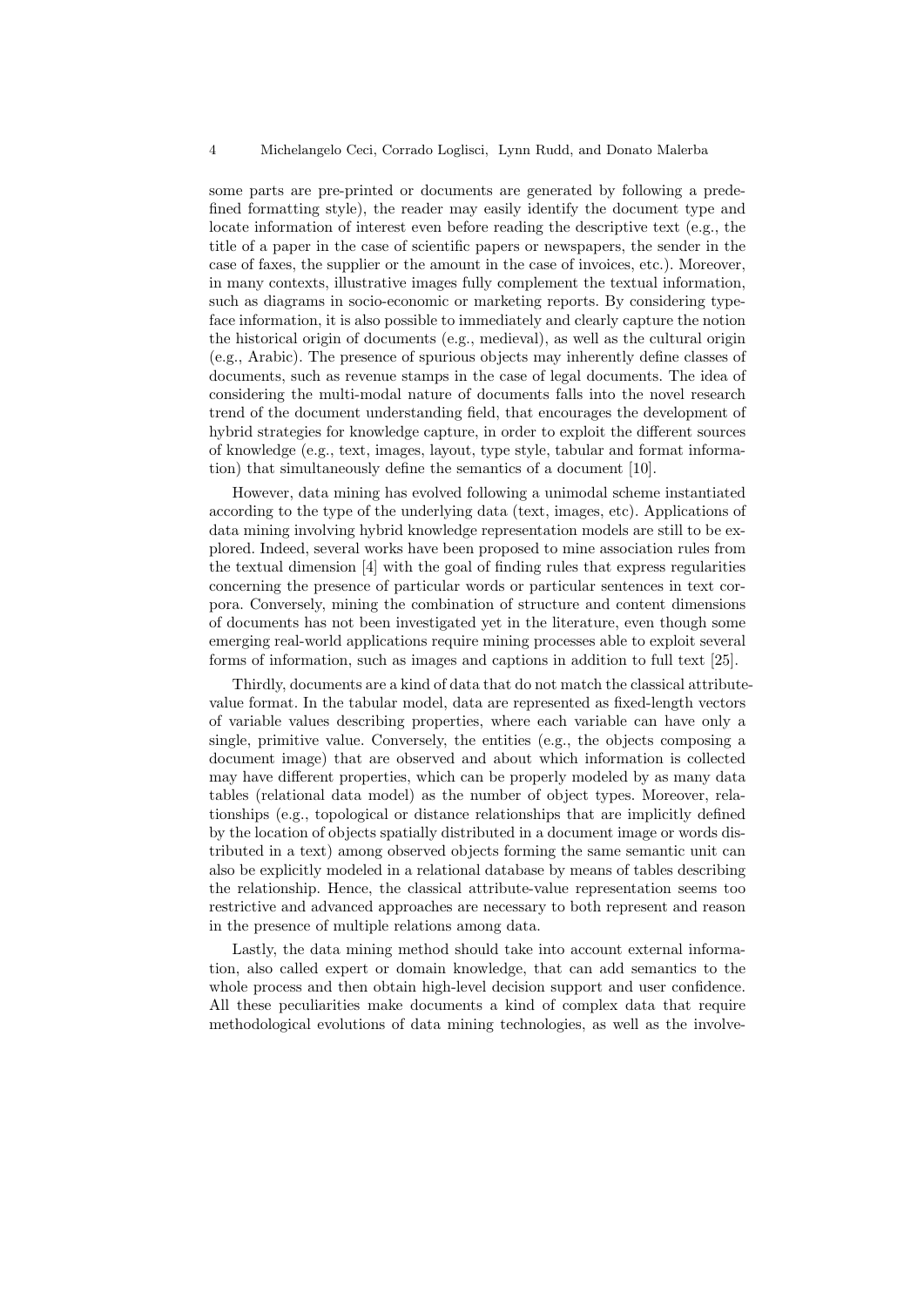ment of several document processing techniques. In our context, the extraction of spatio-textual association rules requires the consideration of all these sources of complexity deriving from the inherent nature of processed documents.

## **3 Multi-modal Association Rule Mining**

In our proposal, the system used for processing documents is WISDOM++[3].  $WISDOM++<sup>1</sup>$  is a document analysis system that can transform textual paper documents into XML format. This is performed in several steps. First, the image is segmented into basic layout components (non-overlapping rectangular blocks enclosing content portions). These layout components are classified according to their type of content (e.g., text, graphics, and horizontal/vertical lines). Second, a perceptual organization phase, called layout analysis, is performed to detect structures among blocks. The result is a tree-like structure, named layout structure, which represents the document layout at various levels of abstraction and associates the content of a document with a hierarchy of layout components, such as blocks, lines, and paragraphs. Third, the document image classification step aims at identifying the membership class (or type) of a document (e.g. censorship decision, newspaper article, etc.), and it is performed using some first-order rules which can be automatically learned from a set of training examples.

Document image understanding (or interpretation) creates a mapping of the layout structure into the logical structure, which associates the content with a hierarchy of logical components, such as title/authors of a scientific article, or the name of the censor in a censorship document. As previously pointed out, the logical and the layout structures are strongly related. For instance, the title of an article is usually located at the top of the first page of a document and it is written with the largest character set used in the document. Document image understanding also uses first-order rules [18]. Once the logical and layout structure have been mapped, OCR can be applied only to those textual components of interest for the application domain, and the content can be stored for future retrieval purposes. Thus, the system can not only determine the type of document, but is also able to identify interesting parts of a document and extract the information given in this part plus its meaning. The result of the document analysis is an XML document that makes the document image easily retrievable. Once the layout/logical structure as well as the textual content of a document have been extracted, association rules can be extracted.

The task of mining *relational* association rules is, in this work, solved by the SPADA system<sup>[16]</sup>. It represents relational data *à la* Datalog, a logic programming language with no function symbols, specifically designed to implement deductive databases. Moreover, SPADA takes into account background knowledge (*BK*) expressed in Prolog and handles background hierarchies over the objects to be mined. In document image understanding, hierarchies can be naturally defined, e.g., considering the organization of the logical components (Figure 1).

<sup>1</sup> www.di.uniba.it/*∼*malerba/wisdom++/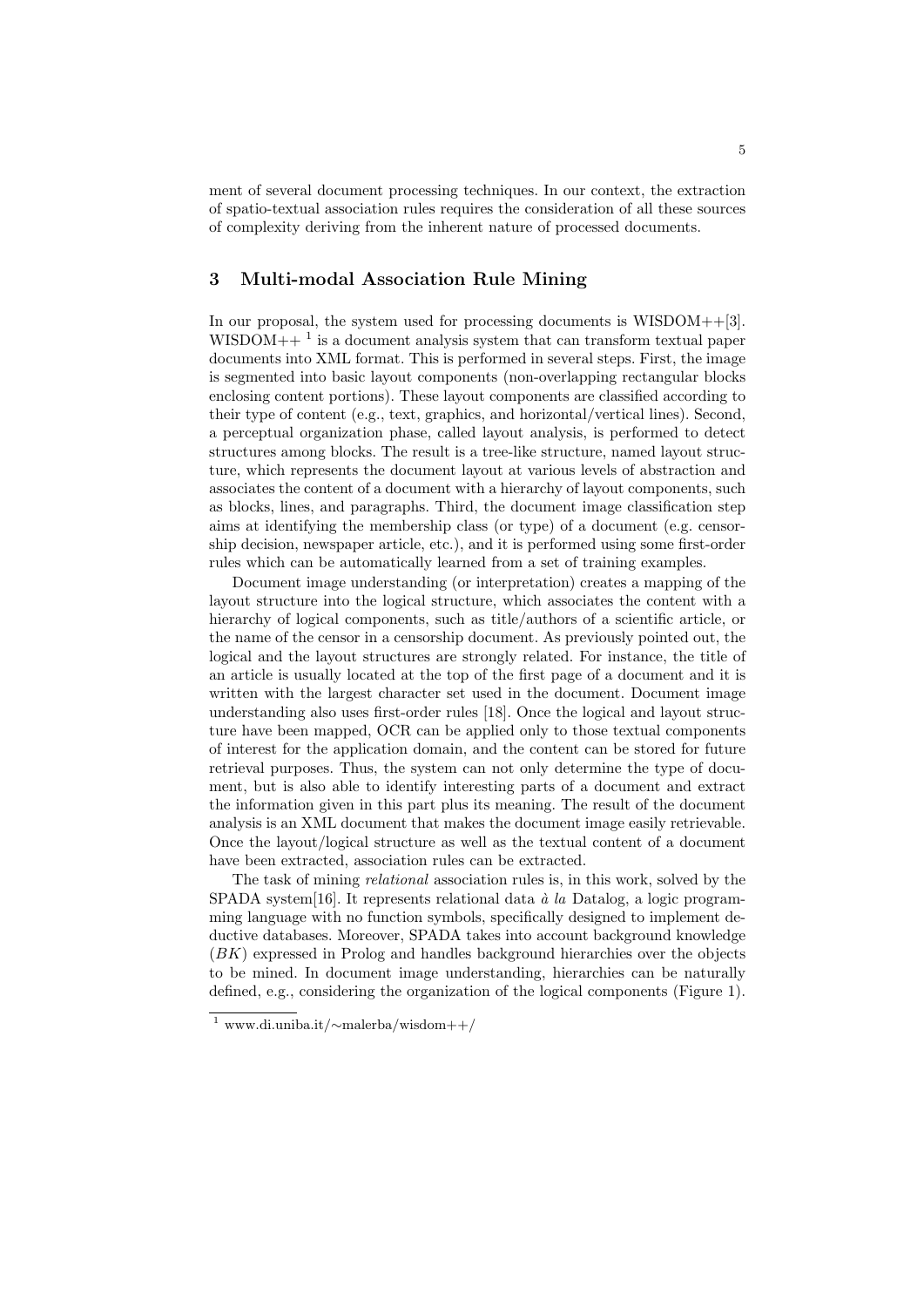So, association rules involving more abstract objects are better supported (although less precise), while association rules involving more specific objects have higher confidence values (although lower support values). SPADA distinguishes between the set *S* of *reference* (or target) *objects*, which are the main subject of analysis, and the sets  $R_k$ ,  $1 \leq k \leq m$ , of *task-relevant* (or non-target) objects, which are related to the former and can contribute to accounting for the variation. Each unit of analysis includes a distinct reference object and many related task-relevant objects. Therefore, the description of a unit of analysis consists of both properties of included reference and task-relevant objects as well as their relationships.

#### **3.1 Document Description**

In the logic framework adopted by SPADA, a relational database is boiled down into a deductive database. Properties of both reference and task-relevant objects are represented in the extensional part  $D_E$ , while the domain knowledge is expressed as a normal logic program which defines the intensional part *D<sup>I</sup>* . As an example, we report a fragment of the extensional part of a deductive database *D*, which describes multi-modal information which can be extracted from any document image:

```
block(b1). block(b2). \ldots height(b2,[11..54]). width(b1,[7..82]). \ldotson\_top(b2,b1). \dots on\_top(b2,b3). \dots part\_of(b1,p1). part\_of(b2,p1). page\_first(p1).\ldots abstract(b1). title(b2). \ldots text_in_abstract(b1,'base'). text_in_title(b2,'model')....
```
In this example, *b*1 and *b*2 are two constants which denote many distinct layout components (reference objects) , while *p*1 denotes a document page (taskrelevant object). Predicate *block* defines a layout component, *part of* associates a block to a document page, *height* and *width* describe geometrical properties of layout components, *on top* expresses a topological relationship between layout components,  $page\_first(p1)$  refers to the position of the page in the document, *abstract* and *title* associates *b*1 and *b*2 with a logical label, *text in abstract* and *text in title* describe the textual content of the logical components.

The complete list of predicates is reported in Table 1. The a-spatial feature *type of* specifies the content type of a layout component (e.g. image, text, horizontal line). Logical features are used to associate a logical label to a layout object and depend on the specific domain. In the case of scientific papers (considered in this work), possible logical labels are: *affiliation*, *page number*, *figure*, *caption*, *index term*, *running head*, *author*, *title*, *abstract*, *formulae*, *subsection title*, *section title*, *biography*, *references*, *paragraph*, *table*.

Textual content is represented by means of another class of predicates, which are true when the term reported as the second argument occurs in the layout component denoted by the first argument. Terms are automatically extracted by means of a text-processing module. All terms in the textual components are tokenized and the set of obtained tokens is filtered out, in order to remove punctuation marks, numbers and tokens of less than three characters. Standard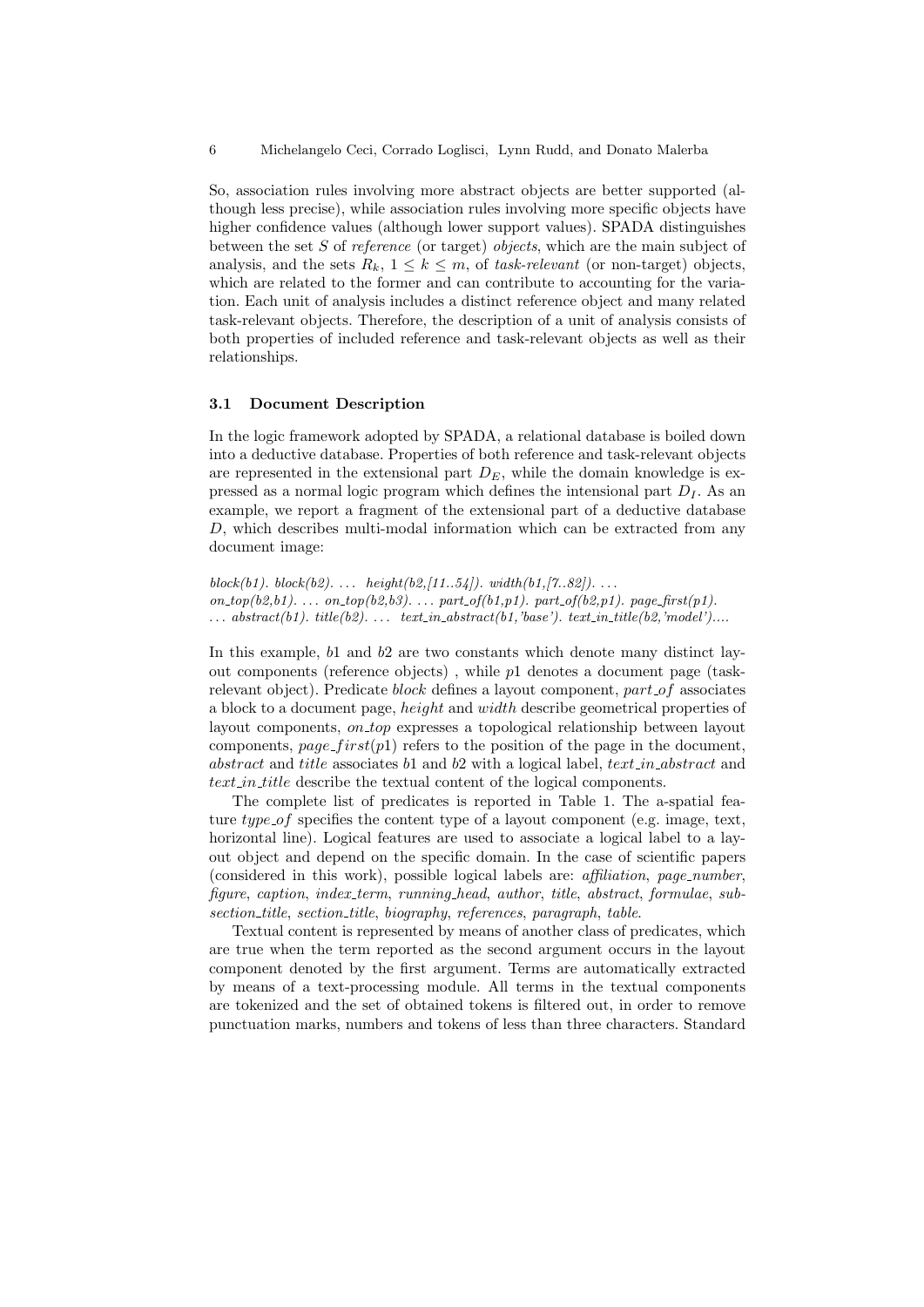|                                                                                                                      | Locational       | $ x_{\text{DOS\_center}}/2$                           |  |  |  |
|----------------------------------------------------------------------------------------------------------------------|------------------|-------------------------------------------------------|--|--|--|
|                                                                                                                      | features         | $y_{\text{-}pos\_center/2}$                           |  |  |  |
| Layout                                                                                                               | Geometrical      | height/2                                              |  |  |  |
| structure                                                                                                            | features         | width/2                                               |  |  |  |
|                                                                                                                      | Topological      | $on\_top/2$                                           |  |  |  |
|                                                                                                                      | features         | $to\_right/2$                                         |  |  |  |
|                                                                                                                      | Aspatial feature | $type_of/2$                                           |  |  |  |
| Logical structure                                                                                                    | Logical features | application dependent (e.g., $abstract/1$ )           |  |  |  |
| Text                                                                                                                 | Textual features | application dependent (e.g., $text_in\_abstract/2)$ ) |  |  |  |
| $\mathbf{r}$ , $\mathbf{r}$ , $\mathbf{r}$ , $\mathbf{r}$ , $\mathbf{r}$ , $\mathbf{r}$ , $\mathbf{r}$<br>$-11 - 12$ |                  |                                                       |  |  |  |

**Table 1.** Complete list of predicates used.

text preprocessing methods are used to:  $i$ ) remove stop-words, such as articles, adverbs, prepositions and other frequent words; *ii)* determine equivalent stems (stemming), such as 'topolog' in the words 'topology' and 'topological, by means of the well-known Porter's algorithm for English texts .

Only relevant tokens are used in textual predicates. They are selected by maximizing the product  $maxTF \times DF^2 \times ICF$  [8] that scores high terms appearing (possibly frequently) in a single logical component *c* and penalizes terms common to other logical components. More formally, let *c* be a logical label associated to a textual component. Let *d* be the bag of tokens in a component labeled with *c* (after the tokenization, filtering and stemming steps), *w* a term in *d* and  $TF_d(w)$  the relative frequency of *w* in *d*. Then, the following statistics can be computed:

- 1. the maximum value  $TF_c(w)$  of  $TF_d(w)$  on all logical components *d* labeled with *c*;
- 2. the document frequency  $DF_c^2(w)$ , i.e., the percentage of logical components labeled with *c* in which the term *w* occurs;
- 3. the category frequency  $CF_c(w)$ , i.e., the number of labels  $c' \neq c$ , such that *w* occurs in logical components labeled with *c ′* .

Then, the score  $v_i$  associated to the term  $w_i$  belonging to at least one of the logical components labeled with *c* is:

$$
v_i = T F_c(w_i) \times D F_c^2(w_i) \times 1 / C F_c(w_i)
$$
\n<sup>(1)</sup>

According to this function, it is possible to identify a ranked list of "discriminative" terms for each of the possible labels. From this list, we select the best  $n_{dict}$  terms in  $Dict_c$ , where  $n_{dict}$  is a user-defined parameter. The textual dimension of each logical component *d* labeled as *c* is represented in the document description as a set of ground facts that express the presence of a term  $w \in Dict_c$  in the specified logical component.

#### **3.2 The mining step**

In the setting introduced so far, the problem of mining multi-modal association rules can be formalized as follows:

*Given*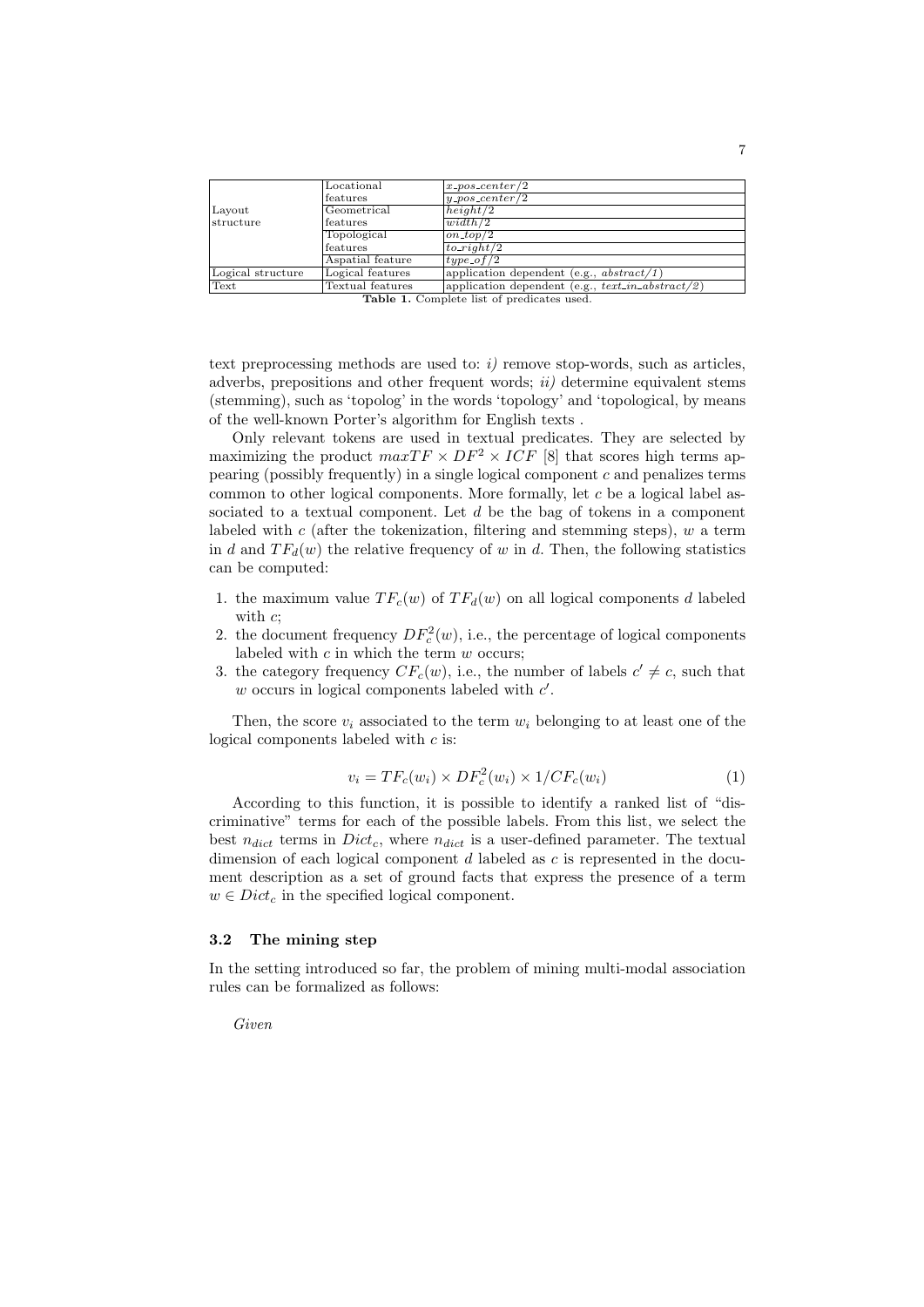#### 8 Michelangelo Ceci, Corrado Loglisci, Lynn Rudd, and Donato Malerba

- **–** a set *S* of *reference objects* (layout components);
- some sets  $R_k$ ,  $1 \leq k \leq m$  of *task-relevant objects* (layout components related to those of the reference objects);
- **–** a background knowledge *BK* which includes hierarchies *H<sup>k</sup>* on objects in  $R_k$ , granularity levels *M* in the descriptions (1 is the highest, while *M* is the lowest) and a set of granularity assignments *Ψ<sup>k</sup>* which associate each object in  $H_k$  with a granularity level (the hierarchical organization of the layout components included in the task-relevant objects);
- **–** a couple of thresholds *minsup*[*l*] and *minconf*[*l*] for each granularity level;
- **–** a language bias LB that constrains the search space.

*Find* strong multi-level association rules, i.e., association rules involving objects at different granularity levels.

Hierarchies  $H_k$  define *is-a* (i.e., taxonomic) relations on task-relevant objects. Both the frequency of patterns and the strength of association rules depend on the granularity level *l* at which patterns/rules describe data. Therefore, a pattern *P* with support *s* at level *l* is *frequent* if *s ≥ minsup*[*l*] and all ancestors of *P* with respect to  $H_k$  are frequent at their corresponding levels. An association rule  $Q \rightarrow R$  with support *s* and confidence *c* at level *l* is *strong* if the pattern  $Q \cup R$  is frequent and  $c \geq minconf[l]$ .

The expressive power of first-order logic is exploited to specify both the background knowledge *BK*, such as hierarchies and domain specific knowledge, and the language bias *LB*. The *LB* is important to allow the user to specify his/her bias for interesting solutions and then to exploit this bias to improve both the efficiency of the mining process and the quality of the discovered rules. In SPADA, the language bias is expressed as a set of constraint specifications for either patterns or association rules.

article

+ *− −* heading *|* + *−−* identification *| |* + *−−* (title, author, affiliation) *|* + *−−* synopsis *|* + *−−* (abstract, index term) + *− −* content *|* + *−−* final components *| |* + *−−* (biography, references) *|* + *−−* body *|* + *−−* (section title, subsect title, paragraph, caption, figure, formulae, table) + *− −* page component *|* + *−−* running head *|* + *−−* page number + *− −* undefined

**Fig. 1.** Hierarchy of logical components.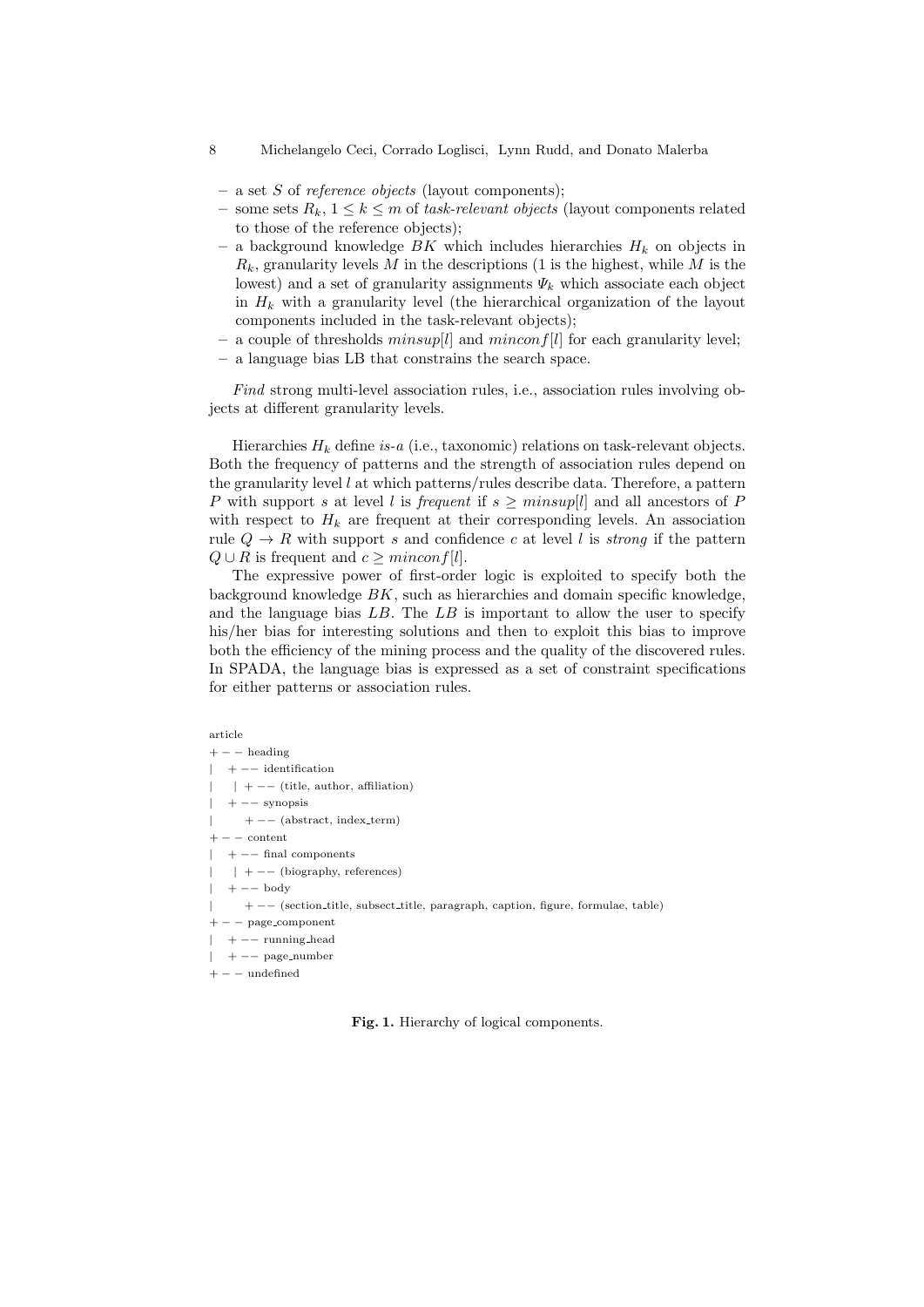### **4 Experiments**

We investigate the applicability of the proposed solution to real-world document images. In particular, we have considered a dataset composed of 3,603 logical components extracted from twenty-four multi-page documents, which are scientific papers published as either regular or short in the IEEE Transactions on Pattern Analysis and Machine Intelligence in the January and February 1996 issues. Each paper is a multi-page document and has a variable number of pages and layout components for page. A user labels some layout components of this set of documents according to their logical meaning. Those layout components with no clear logical meaning are labelled as *undefined*. All logical labels belong to the lowest level of the hierarchy reported in the previous section. We processed 217 document images in all. The number of features to describe the twenty-four documents presented to SPADA is 38,948, about 179 features for each document page. The total number of logical components is partitioned as follows: 23 for affiliation, 191 for page number, 357 for figure, 202 for caption, 26 for index term, 231 for running head, 28 for author, 26 for title, 25 for abstract, 333 for formulae, 65 for section title, 21 for biography, 45 for references, 968 for paragraph, 48 for table and 1014 for undefined. About 150 descriptors for each document page have been extracted. To generate textual predicates we set  $n_{dict} = 50$  and we considered the following logical components: title, abstract, index term, references and running head. Hence, the following textual predicates have been included in the document descriptions: *text\_in\_title*, *text\_in\_abstract*, *text in index term*, *text in references*,*text in running head*. The total number of extracted textual features is 1,681. The text was read with a commercial OCR.

In Table 2 we report a comprehensive view of the association rules mined for each logical component at different granularity levels. SPADA finds associations for all logical components. In particular, many spatial patterns involve logical components in the first page of an article, such as affiliation, title, author, abstract and index term. Indeed, the first page generally presents a more regular layout structure and contains several distinct logical components. The situation is different for references where most of the rules involve textual predicates, because of the high frequency of discriminating terms (e.g., 'vol', 'ieee').

An example of an association rule discovered by SPADA at the second granularity level  $(L=2)$  is:

 $is.a\_block(A) \rightarrow \text{specialize}(A, B), is.a(B, heading), on\_top(B, C), C \neq B, is.a(C, heading)$  $text_in\_component(C, paper).$  [supp:  $38.46\%$  conf:  $38.46\%$ ],

This rule considers both spatial and textual properties. It is interpreted as follows: a portion equal to 38.46% of the heading blocks is above another heading block which contains the term 'paper'. Usually, this term occurs in the abstract (a typical sentence is "In this paper ..."), which means that the heading block *C* is an abstract, while *B* is another logical component that usually is above the abstract (e.g., author component or title component). The percentage value of 38.46% indicates that 10 out of 26 layout components of type heading (Figure 1), in the overall initial set of 3,603 layout components, match the association rule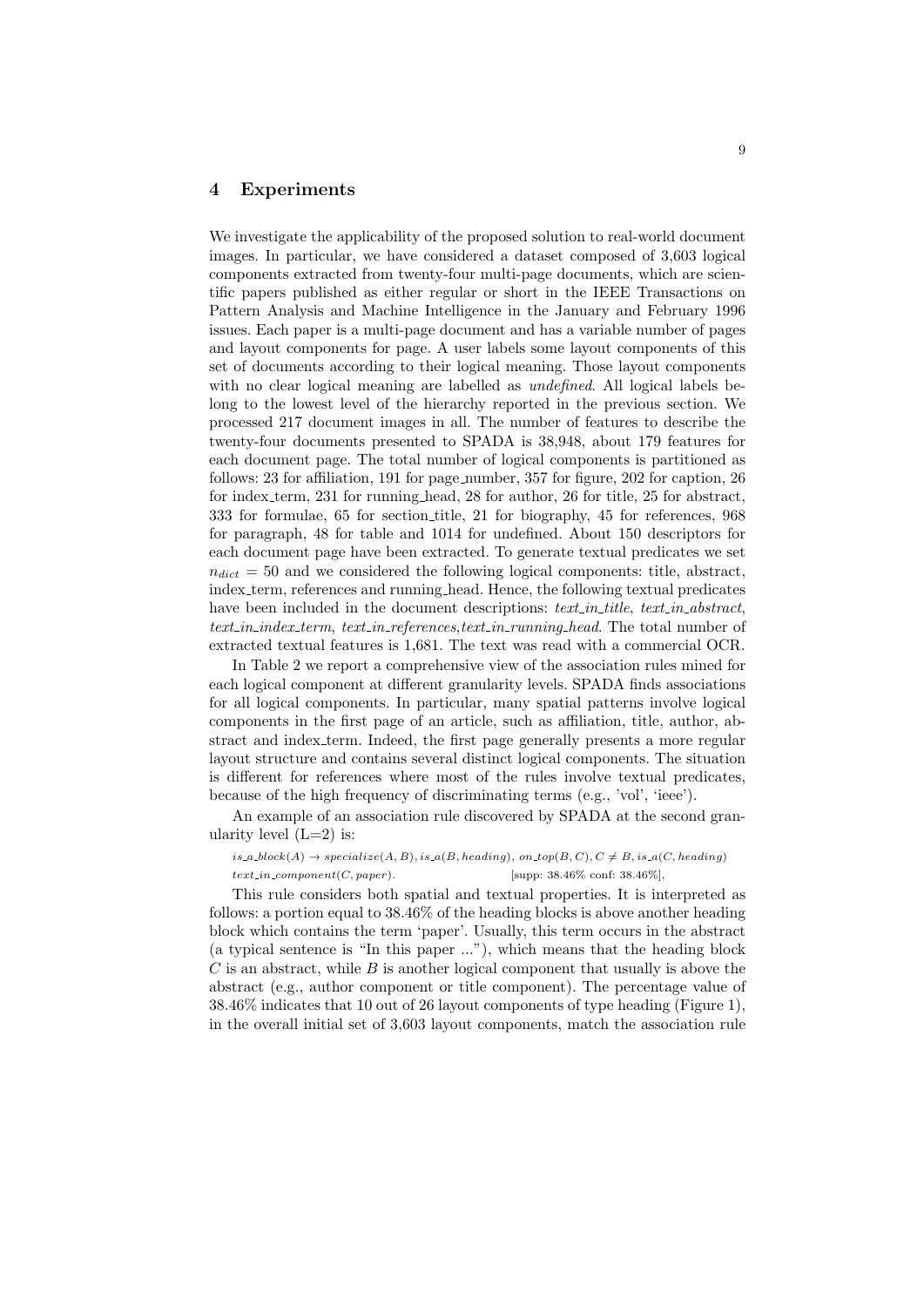#### 10 Michelangelo Ceci, Corrado Loglisci, Lynn Rudd, and Donato Malerba

reported above. Indeed, at a lower granularity level  $(L=4)$ , SPADA discovers the following rule:

 $i$ **s**  $a$  $a$  $b$  $b$  $c$  $k$  $(A)$   $\rightarrow$   $s$  $pecialize(A, B), i$ **s** $a$  $(B, title)$ *, on* $t$ *top* $(B, C), C \neq B$ *,*  $i$ **s** $\lrcorner$  $a$  $(C, abstract)$ *, text in component*(*C, paper*)*.* [supp: 38.46% conf: 38.46%],

The rule has the same confidence and support reported for the rule inferred at the first granularity level. This means that all heading components represented by *B* in the former rule  $(L=2)$  are titles. Another example of a discovered rule is:

 $i$ *s* $a$  $\neq$  $b$  $\neq$  $b$  $\neq$  $f$  $\neq$  $f$  $\neq$  $f$  $\neq$  $f$  $\neq$  $f$  $\neq$  $f$  $\neq$  $f$  $\neq$  $f$  $\neq$  $f$  $\neq$  $f$  $\neq$  $f$  $\neq$  $f$  $\neq$  $f$  $\neq$  $f$  $\neq$  $f$  $\neq$  $f$  $\neq$  $f$  $\neq$  $f$  $\neq$  $f$  $\neq$  $f$  $\neq$  $f$  $\neq$  $f$  $\neq$  $f$ [supp: 46.66% conf: 46.66%],

which shows the use of the predicate at  $page$  last $(B)$  introduced in the BK. This is an example of a pure spatial association rule. The rules reported above have only one predicate on the antecedent side. An example of rules with several predicates on the antecedent side is:

 $is$ *-a-block***(***A***)***,* $specialize(A, B)$ *,* $is$ **<b>-a**(*B, heading*)  $\rightarrow$   $specialize(A, C)$ *,*  $is$ **-a**(*C, heading*)*, at page f irst*(*B*)*.* [supp: 100.0% conf: 100.0%],

which has been discovered at the granularity level  $L=2$ . It is characterized by the highest value of support (since it matches 23 out 23 affiliation components) and the highest value of confidence, which indicates a very strong implication between the set of predicates on the antecedent and the set of predicates on the consequent. This rule reports that whenever there is a heading block B (antecedent), then there is another heading block C and block B is collocated on the first page. The information associated to this rule is probably too general, since different types of components could satisfy it. To obtain more specific indications, we can explore the lower levels of granularity and use specialized patterns. The rule reported above is refined at the level  $L=4$  with the following

 $i$ **s**  $a$   $b$  $b$  $b$  $c$  $k$  $A$ *), specialize*( $A$ *, B*)*, is*  $a$  $B$ *, af filiation*)  $\rightarrow$  *specialize*( $A$ *, C*)*, is*  $a$ ( $C$ *, af filiation*)*, at page f irst*(*B*)*.* [supp: 100.0% conf: 100.0%],

which keeps the same statistical parameters and states that whenever there is an affiliation block B, then it is collocated on the first page and there is another affiliation block C, which could be typically the affiliation details of a co-author. Finally, an example of pure a textual association rule discovered by SPADA is:

 $i$ *s*  $a$   $\Delta block(A) \rightarrow \text{specialize}(A, B), i$ **s**  $\Delta a(B, index \text{ term}), text \text{ in } \text{component}(B, index).$ [supp: 92.0% conf: 92.0%],

which simply states that a logical component index term contains the term "index".

# **5 Conclusions**

Automated extraction of knowledge patterns from document images can boost the application of document analysis systems in various contexts. In this paper we investigate a particular form of knowledge pattern, namely association rules, which are useful for many knowledge-intensive tasks, such as document classification and indexing, document reformatting and document reconstruction. The proposed method is based on a multi-relational approach, in order to consider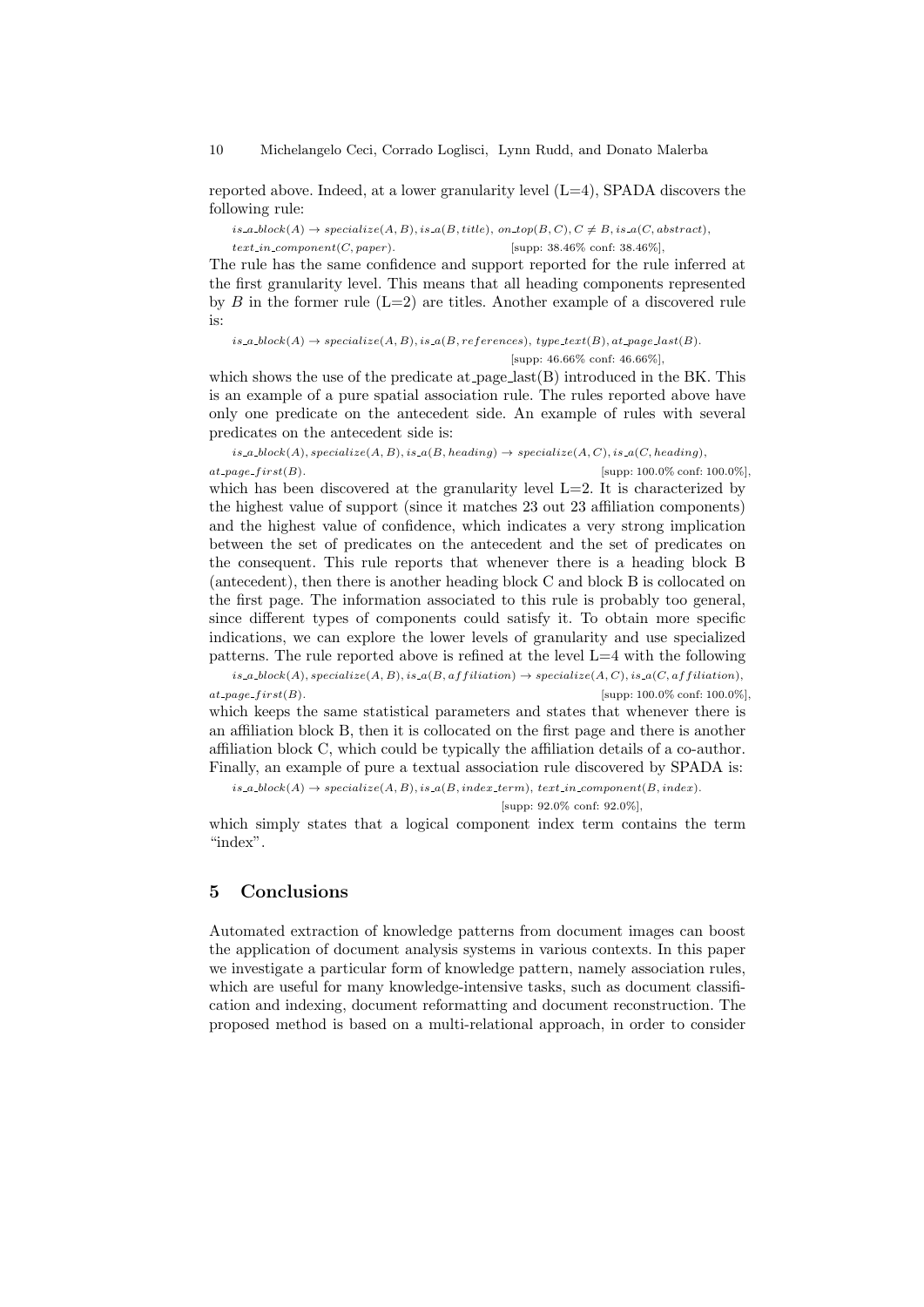| No of Rules   |     | Level $1$ Level $2$ Level $3$ Level $4$ |     |          |
|---------------|-----|-----------------------------------------|-----|----------|
| min_conf      | 0.3 | 0.3                                     | 0.3 | 0.3      |
| min_supp      | 0.3 | 0.3                                     | 0.3 | 0.3      |
| Affiliation   | 18  | 18                                      | 18  | 18       |
| Page_Number   | 62  | 62                                      | 61  | 0        |
| Figure        | 26  | 26                                      | 26  | 23       |
| Caption       | 33  | 33                                      | 33  | 33       |
| Index_term    | 45  | 45                                      | 45  | 51       |
| Running_head  | 184 | 184                                     | 184 | $\Omega$ |
| Author        | 30  | 30                                      | 30  | 30       |
| Title         | 27  | 27                                      | 32  | 32       |
| Abstract      | 103 | 101                                     | 101 | 101      |
| Formulae      | 26  | 26                                      | 25  | 28       |
| Section_Title | 23  | 23                                      | 23  | 23       |
| Biografy      | 23  | 23                                      | 23  | 23       |
| References    | 266 | 265                                     | 256 | 256      |
| Table         | 30  | 30                                      | 30  | 18       |

**Table 2.** Number of extracted association rules per logical label.

the inherent multi-modality of documents, which convey layout, logical and textual information. Moreover, knowledge patterns are extracted at various levels of granularity. Experiments prove the viability of the proposed approach.

#### **Acknowledgments**

This work partially fulfills the project "PON020056-33489339 PUGLIA@SERVICE - Internet-based Service Engineering enabling Smart Territory structural development" funded by the Italian Ministry of University and Research (MIUR) and the project "MAESTRA - Learning from Massive, Incompletely annotated and Structured Data" (Grant number ICT-2013-612944) funded by the European Commission.

## **References**

- 1. R. Agrawal, T. Imielinski, and A. N. Swami. Mining association rules between sets of items in large databases. In P. Buneman and S. Jajodia, editors, *International Conference on Management of Data*, pages 207–216, 1993.
- 2. M. Aiello, C. Monz, L. Todoran, and M. Worring. Document understanding for a broad class of documents. *International Journal on Document Analysis and Recognition-IJDAR*, 5(1):1–16, 2002.
- 3. O. Altamura, F. Esposito, and D. Malerba. Transforming paper documents into XML format with WISDOM++. *IJDAR*, 4(1):2–17, 2001.
- 4. A. Amir, Y. Aumann, R. Feldman, and M. Fresko. Maximal association rules: A tool for mining associations in text. *J. Intell. Inf. Syst.*, 25(3):333–345, 2005.
- 5. M. Berardi, M. Ceci, and D. Malerba. Mining spatial association rules from document layout structures. In *Proceedings of the 3rd Workshop on Document Layout Interpretation and its Application, DLIA03*, pages 9–13, 2003.
- 6. M. Ceci, A. Appice, and D. Malerba. Mr-SBC: a multi-relational naive bayes classifier. In *Proceedings of the 7th European Conference on Principles and Practice of Knowledge Discovery in Databases*, volume 2838 of *LNAI*, pages 95–106. Springer-Verlag, 2003.